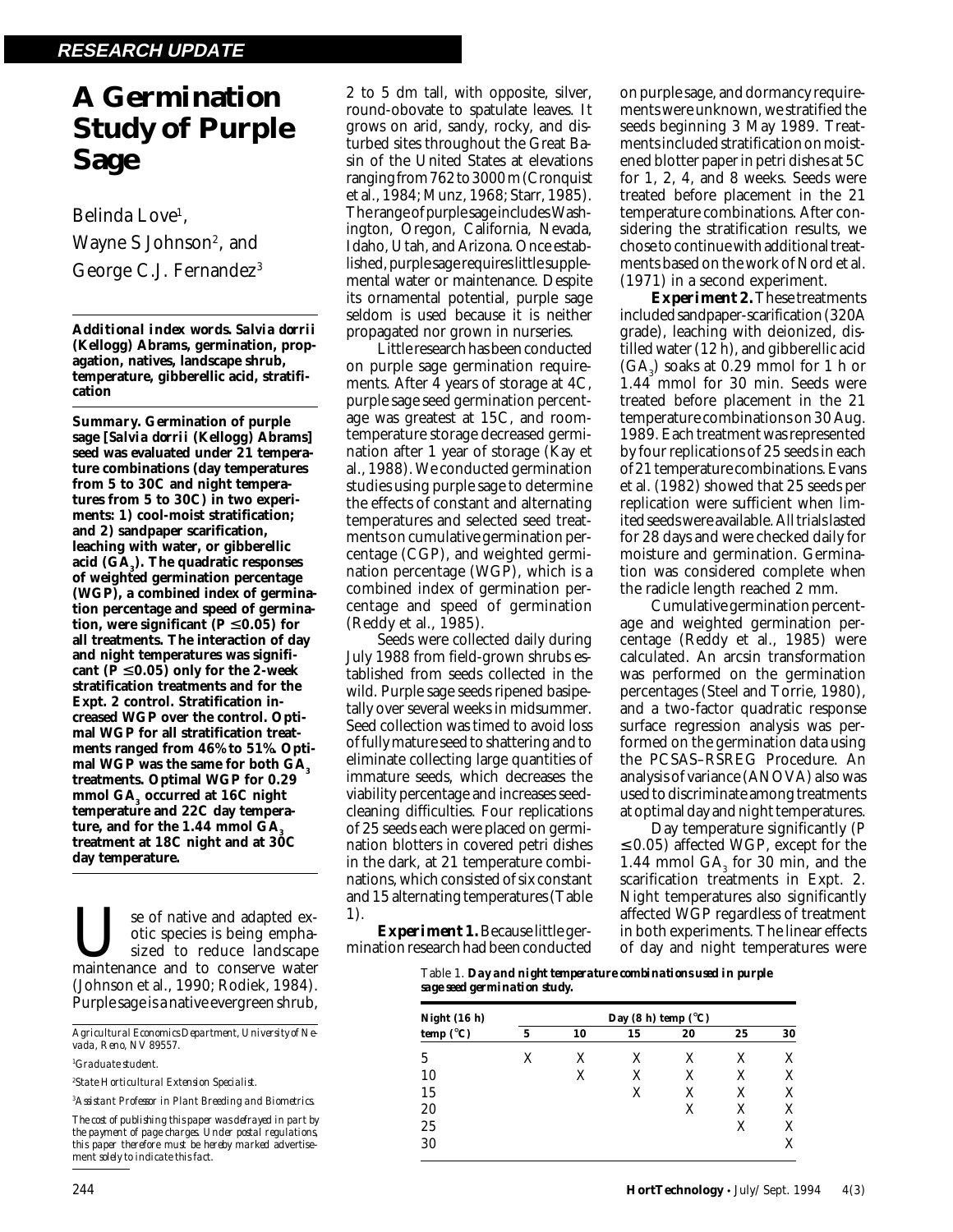significant ( $P \le 0.05$ ) for all treatments except the 4-week stratification treatment. The quadratic effects of day and night temperatures were significant (*P*  $\leq$  0.05) for all treatments, whereas the cross-products were significant ( $P \leq$ 0.05) only for the control of the  $GA<sub>3</sub>$ and the 2-week stratification treatments

in Expt. 1. The significant linear and quadratic effects imply that the WGP increased with the increase in day and night temperatures up to the optimum day and night temperature combination. Beyond the optimum day–night temperature combinations, the WGP decreased with the increase in both

temperatures. The prediction of WGP by the response-surface model for the scarification treatment (Expt. 2) was not as successful  $(R^2 < 0.30)$  as the other treatments.

#### **Experiment 1** *Stratification treatments.* Our

## a. Control



b. Stratification - 1 week

 $y = -22.85 + 3.06N + 4.26D - 0.1354N2 - 0.1016D2 + 0.0310N$ 







Fig. 1. *Stratification and day and night temperature effects on weighted germination percentages of purple sage seed.*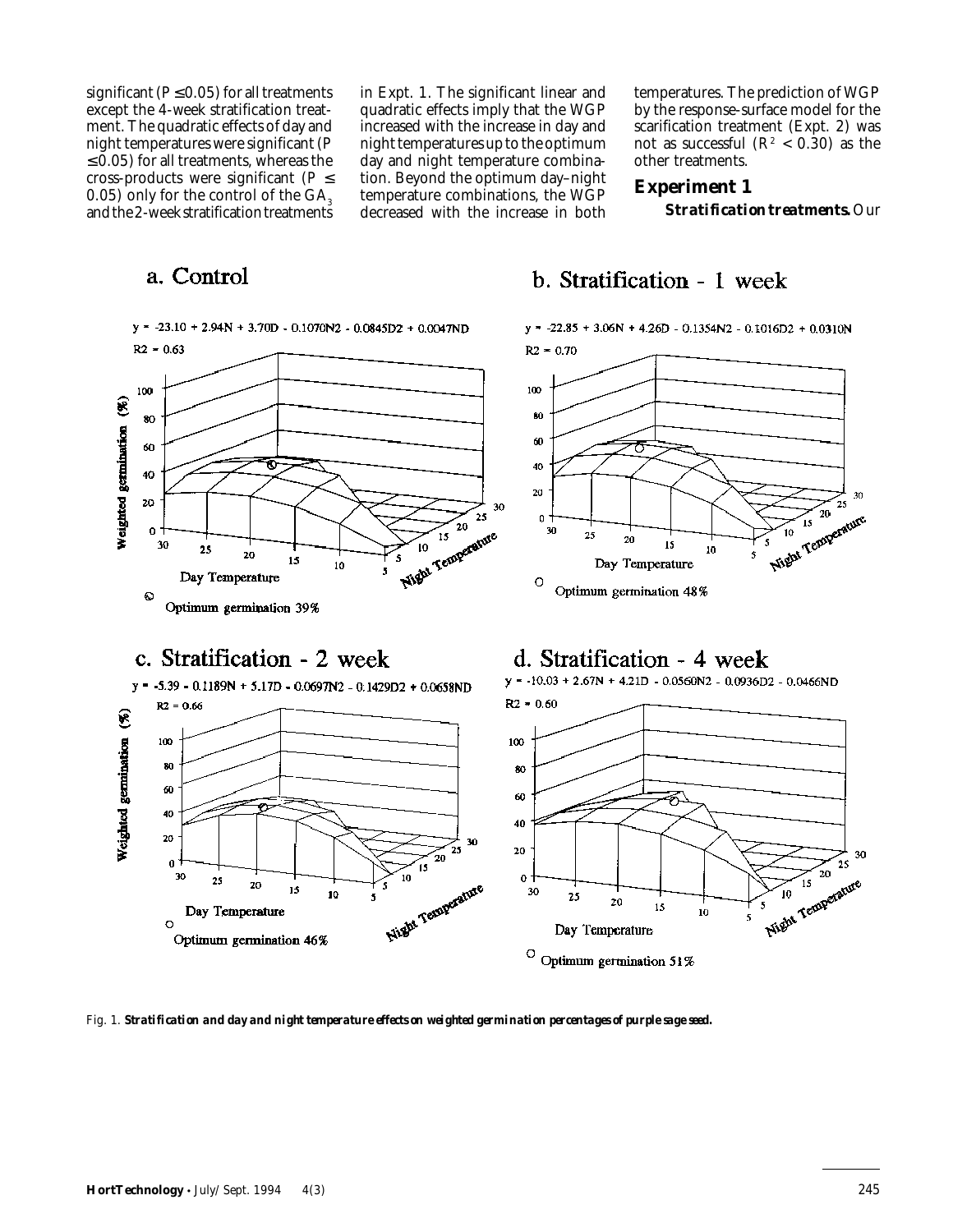**RESEARCH UPDATE**

work indicated that 8 weeks of stratification resulted in the greatest overall WGP, but seed began to germinate during the 7th week of the 8-week stratification period, prior to placement in alternating temperatures (data

b. Leaching - 1hr

not presented). Thus, 6 weeks of cold stratification at 5C may be sufficient to enhance germination. Stratification

### a. Control



### c.  $GA3$  0.29 mmol 1hr

 $y = 5.79 + 1.76N + 2.75D - 0.0791N2 - 0.0739D2 + 0.0336ND$ 





### d. GA3 1.44 mmol 30 min

 $y = 14.46 + 2.49N + 0.8601D - 0.0765N2 - 0.0171D2 + 0.0099ND$ 



30



10

5

Fig. 2.  $GA_{\it 3}$  and day and night temperature effects on weighted germination percentages of purple sage seed.

Day Temperature